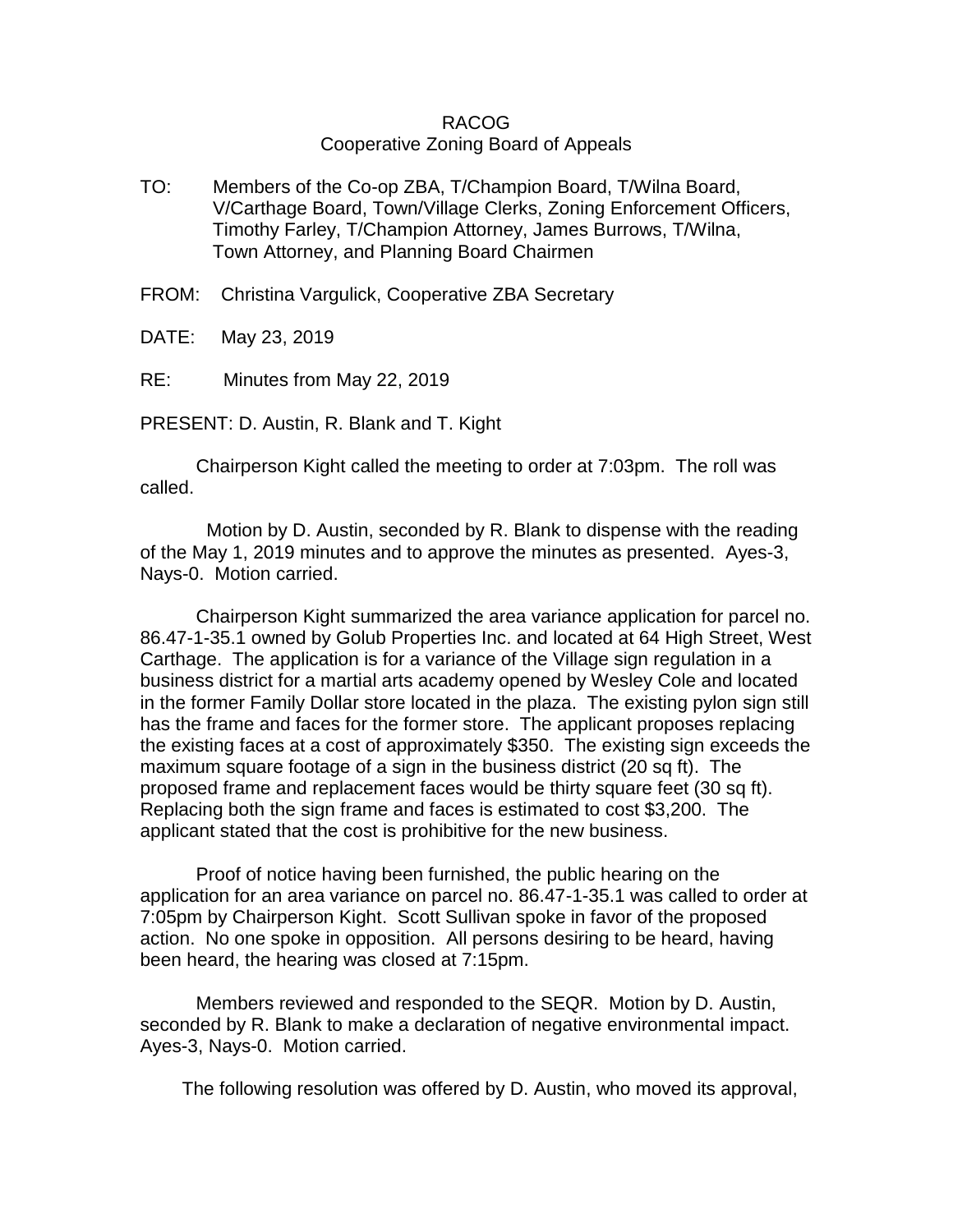and seconded by R. Blank, to wit:

- WHEREAS, the RACOG Cooperative ZBA has received an application from Wesley Cole for parcel number 86.47-1-35.1 for a variance of the V/West Carthage Zoning Law, Article 4; Section 91-17, and
- WHEREAS, in connection with such application, the Zoning Board of Appeals has received and reviewed an application and environmental assessment form, held a public hearing and received comments thereat; and
- WHEREAS, after review, the Zoning Board has weighed the effects of the requested variance on the health, safety, and welfare of the neighborhood and community, and made the following findings:
- A. The Board concludes the proposed construction would not produce an undesirable change in the character of the neighborhood or detriment to nearby properties.
- B. The Board concludes that the benefit sought by the applicant could be achieved by some method, feasible for the applicant to pursue, other than a variance but at a significant cost.
- C. The Board concludes that the variance is not substantial.
- D. The Board concludes that the variance would not have an adverse visual impact on the physical conditions of the neighborhood.
- E. The Board concludes that the alleged difficulty is self created.

NOW THEREFORE BE IT RESOLVED that the application from Wesley Cole, parcel number 86.47-1-35.1, for a variance of Article 4; Section 91.17 of the V/West Carthage Zoning Law is hereby granted with the following condition:

1. At such time as the frame, intended to be re-utilized, is changed, the new frame and faces shall meet the applicable zoning law.

The foregoing resolution was duly put to a vote as follows:

- R. Blank.......................aye
- B. Fetterly…………….absent
- T. Kight........................aye

Resolution adopted.

An area variance application received from Carthage Central School for a sign was withdrawn by the applicant.